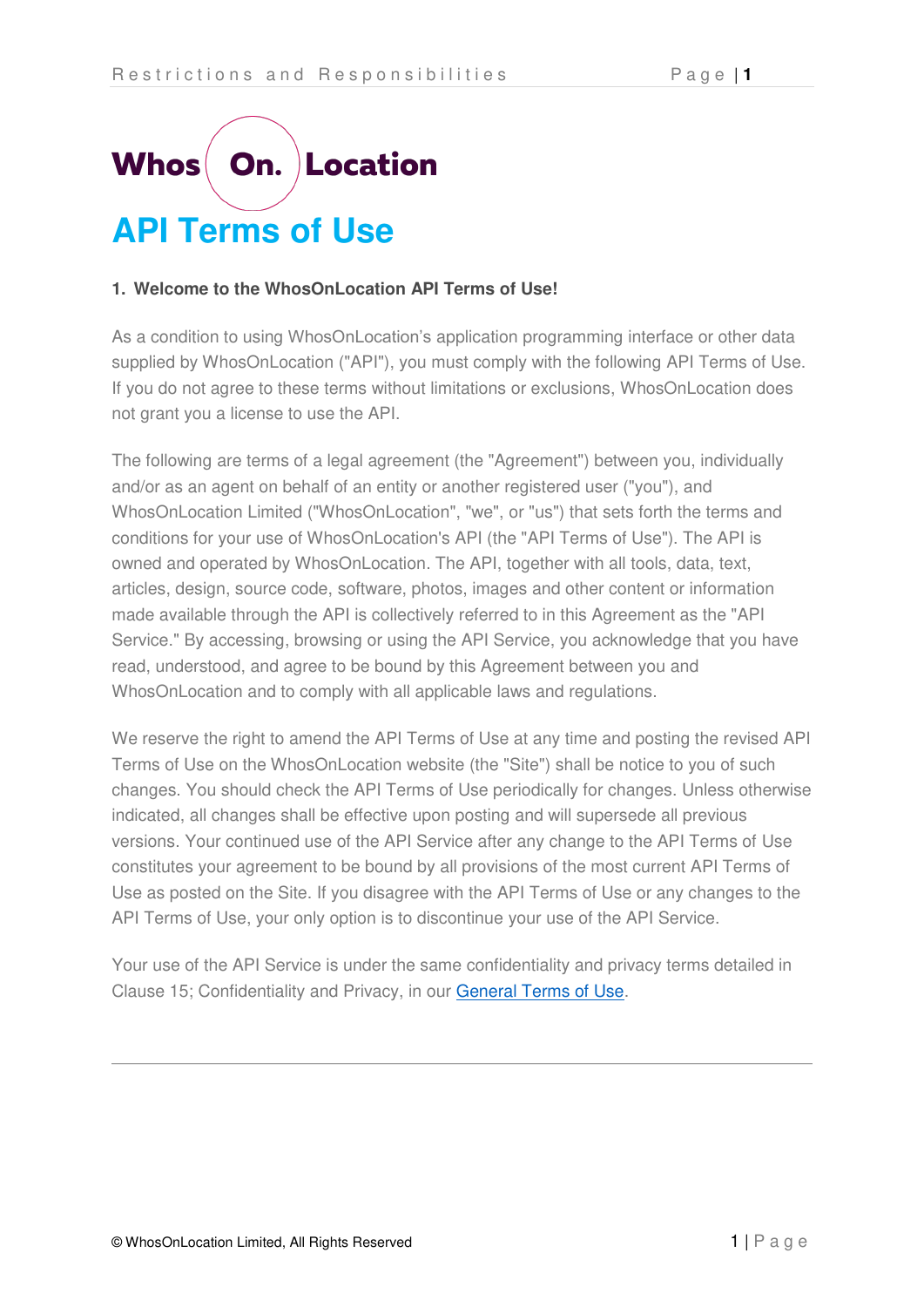## **2. License to Use API Service**

WhosOnLocation grants you a limited, revocable, non-exclusive, non-transferable, nonassignable, non-sublicenseable license to use the API Service for any lawful use that does not compete with products and services offered by WhosOnLocation on the terms set forth in this Agreement. The license shall continue for as long as we make the API Service available to you; provided, however, that the license will terminate immediately if you violate any terms of this Agreement. We may, in our sole discretion, with or without cause, modify, enhance, suspend, terminate or discontinue this license, or restrict your access to all or any part of the API Service at any time without prior notice or liability to you or anyone else. WhosOnLocation does not undertake any obligation or responsibility to update or amend the API Service, or to provide support for your use of the API Service.

All data obtained from or provided by WhosOnLocation, regardless of the method of delivery, is explicitly prohibited from publication and distribution. Moreover, you represent that all data provided by WhosOnLocation to a user, regardless of the method of delivery, is not used for any competing purposes.

## **3. Compliance with Law**

You agree to use the API Service only for lawful purposes. You are prohibited from any use of the API Service that would constitute a violation of any applicable central, federal, state or local laws, or in any manner that could give rise to any civil or criminal liability. In particular, any use or display any data, text, articles, design, source code, software, photos, images and other content or information made available through the API must be in full compliance with your local privacy laws and regulations. In summary, if you access the API Service you are solely responsible for ensuring compliance with the laws of your specific jurisdiction.

## **4. General Restrictions**

You agree not to (i) modify, decompile or otherwise alter the API Service, (ii) use the API Service to reveal or display any non-public personally identifiable information of any user of the Site, (iii) use the API Service to defame, libel, threaten or harass any user of the Site or the API Service, (iv) query the API Service more than 100 times per minute per API key (the "Query Limitation") or otherwise knowingly attempt to circumvent the Query Limitation, or (v) use the data provided by WhosOnLocation, in any manner whatsoever (including, but not limited to via an API Service or data from the Site), for any competing uses or purposes. You further agree that you have never used data from WhosOnLocation, in any manner whatsoever (including, but not limited to via an API Service or data from the Site), in the past to compete with the products or services of WhosOnLocation.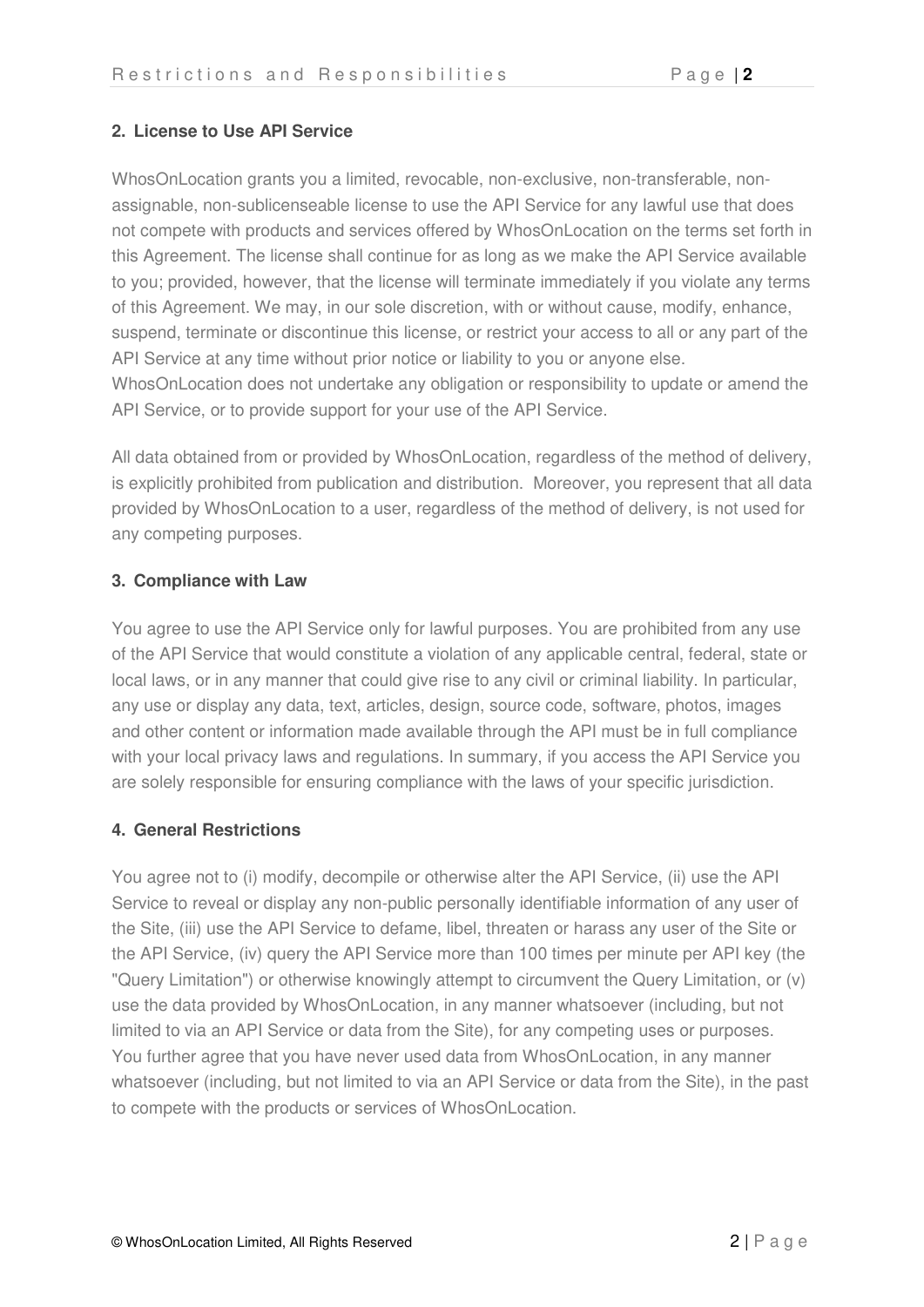## **5. Submissions to the Site**

Any feedback, remarks, discussions, ideas, concepts, know-how, techniques, graphics or other submissions you make through the Site, including through any forums or other communications relating to the API Service (collectively, "Submissions"), shall be deemed and remain the property of WhosOnLocation, and WhosOnLocation is entitled to use any Submission for any purpose, without restriction or compensation to the individual who has provided the Submission. WhosOnLocation shall not be subject to any obligations of confidentiality regarding Submissions except as expressly agreed by WhosOnLocation or as otherwise required by applicable law. Nothing contained in this Agreement shall be construed as limiting WhosOnLocation's responsibilities and obligations under its [Privacy](https://login.whosonlocation.com/home/privacy)  [Policy.](https://login.whosonlocation.com/home/privacy)

## **6. Proprietary Rights**

WhosOnLocation retains all right, title and interest, including without limitation all intellectual property rights, in and to the API Service, and any Submissions. Any unauthorized use of such material may violate copyright laws, trademark laws, the laws of privacy, and other statutes and regulations governing intellectual property. You shall agree to take such actions, including without limitation, execution of affidavits or other documents, as WhosOnLocation may reasonably request to effect, perfect or confirm any of WhosOnLocation's rights with respect to the API Service or any Submission.

# **7. Trademarks**

The name "WhosOnLocation" (either alone or accompanied by the WhosOnLocation logo), the WhosOnLocation logo, WhosOnLocation.com, and all related logos (collectively the "WhosOnLocation marks") are trademarks or service marks of WhosOnLocation. Other company, product, and service names and logos used and displayed on the API Service may be trademarks or service marks owned by WhosOnLocation or others. The offering of the API Service shall not be construed as granting, by implication, estoppel, or otherwise, any license or right to use any of the WhosOnLocation marks, without our prior written permission in each instance. You may not use, copy, display, distribute, modify or reproduce any of the trademarks found in the API Service unless in accordance with written authorization by us. We prohibit use of any of the WhosOnLocation marks as part of a link to or from any website unless establishment of such a link is approved in writing by us in advance. Any questions concerning any WhosOnLocation marks, should be referred to [helpdesk@whosonlocation.com](mailto:helpdesk@whosonlocation.com)

## **8. Attribution**

If you use the API Service in connection with any website or with any application that makes reference to WhosOnLocation and is designed for use by third parties, whether for free or for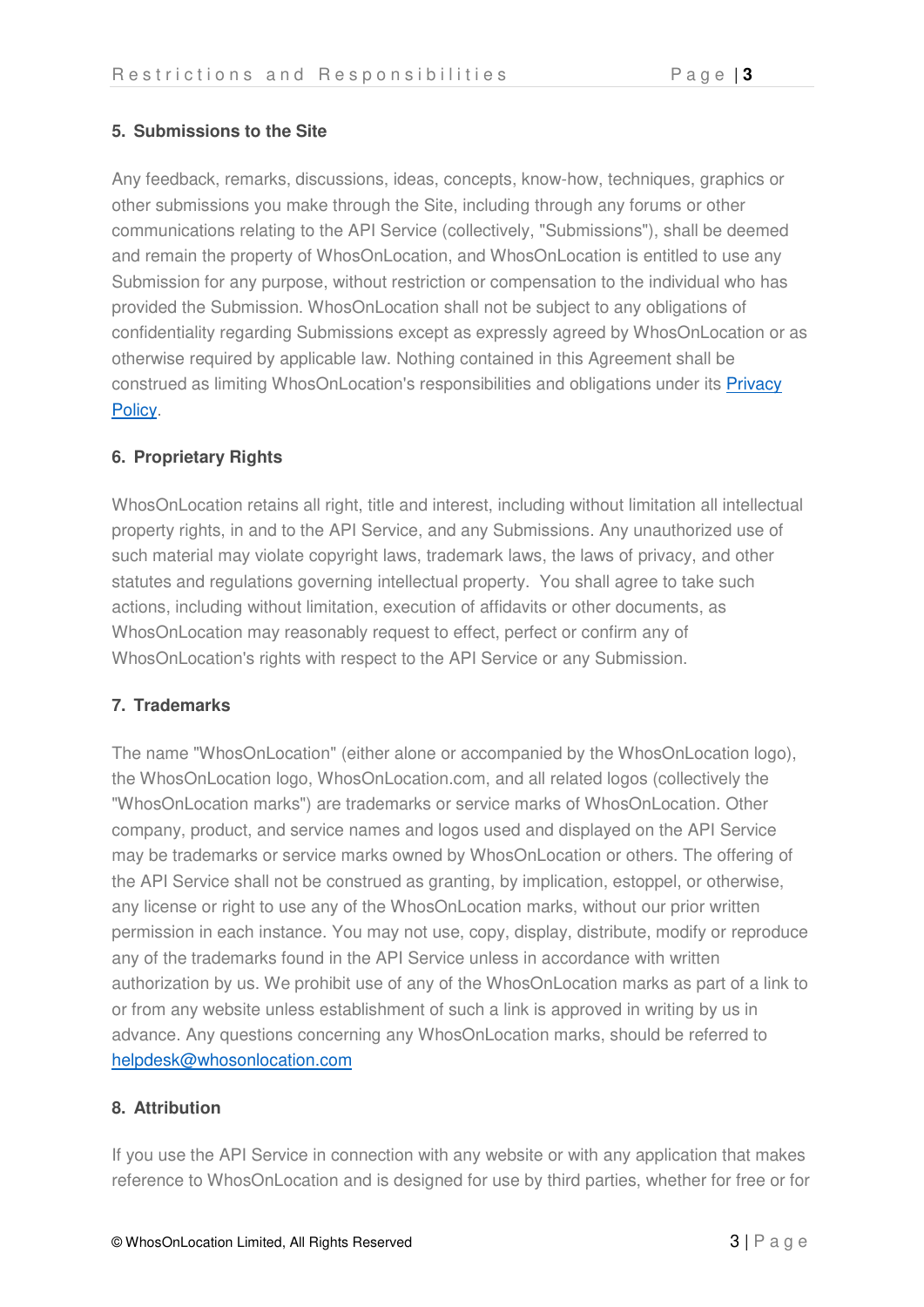compensation, you must include the following notice in 8-point type or larger: "This website is not endorsed by, owned by or affiliated with WhosOnLocation Limited."

### **9. Fees**

The API Service is currently offered free of charge. WhosOnLocation reserves the right to charge fees or royalties for use of the API Service in the future.

#### **10. Changes to the API**

We may modify or update the API Service from time to time. We will try to ensure, as far as possible, that future version(s) of the API Service are backwards compatible with at least the most recent previous version, but cannot guarantee that this will always be possible.

#### **11. Disclaimer of Warranties**

You expressly understand and agree to the following disclaimers to the extent permitted by applicable law:

Your use of the API Service is at your sole risk. WhosOnLocation does not warrant or guarantee the accuracy, adequacy, timeliness, reliability, completeness, or usefulness of the API Service and WhosOnLocation disclaims liability for errors or omissions in the API Service. The API Service is provided on an "as-is" and "as available" basis, without any warranty, either express or implied. This does not affect those warranties that are incapable of exclusion, restriction or modification under the laws applicable to this Agreement or any warranties stated in our general [Terms of Use.](https://login.whosonlocation.com/home/terms)

Any material downloaded or otherwise obtained through the Site or the API Service is acquired at your own discretion and risk and you will be solely responsible for any damage to your own computer system or loss of data that results from the download of any such material.

No advice or information, whether written or oral, obtained by you from WhosOnLocation shall create any warranty not expressly stated in these API Terms of Use.

#### **12. Indemnification**

You agree to indemnify and hold harmless WhosOnLocation, any affiliates, any subsidiaries or their respective officers, directors, employees, agents, independent contractors or licensors (collectively the "WhosOnLocation Parties") from and against any and all claims, losses, expenses, demands or liabilities, including attorneys' fees and costs, incurred by the WhosOnLocation Parties in connection with any claim by a third party (including any intellectual property claim) arising out of (i) your use of the API Service and any material you access using the API Service or by any other means, (ii) a third party's use of such material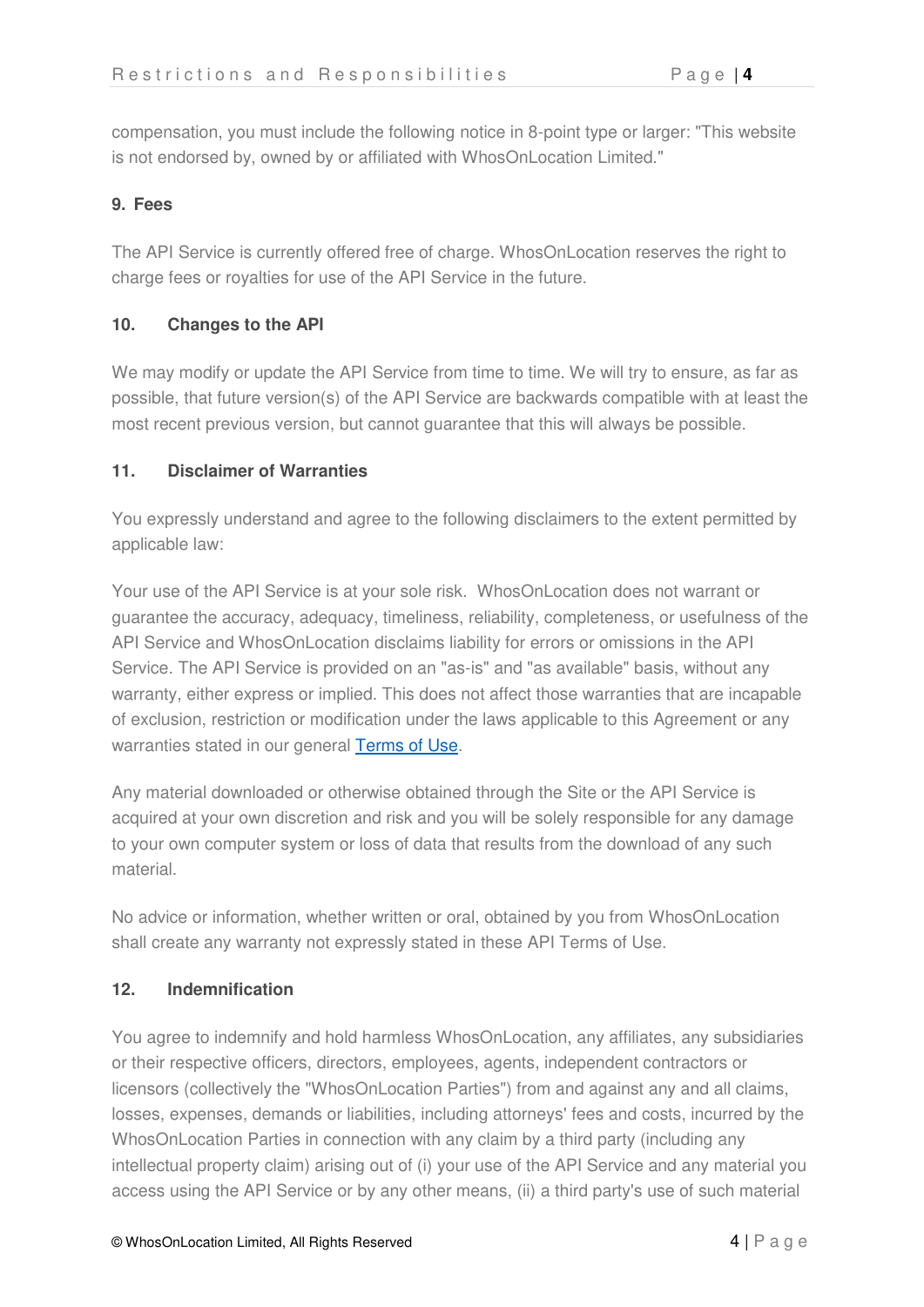that you access using the API Service and make available to such third party, or (iii) your violation of this Agreement or any applicable law. You further agree that you will cooperate fully in the defense of any such claims. WhosOnLocation Parties reserve the right, at their own expense, to assume the exclusive defense and control of any matter otherwise subject to indemnification by you, and you shall not in any event settle any such claim or matter without the written consent of the relevant WhosOnLocation Parties.

## **13. Limitation of Liability**

You agree to the following limitation of liability to the extent permitted by applicable law:

To the maximum extent permitted by law, we exclude all liability and responsibility to You (or any other person) in contract, tort (including negligence), or otherwise, for any consequential loss or damage (including but not limited to damages for lost profits, business interruption, goodwill or other intangible losses of any kind) resulting, directly or indirectly, from any use of, or reliance on, the API Service or Site.

If You suffer loss or damage as a result of our negligence or failure to comply with these Terms, any claim by You against us arising from our negligence or failure will be limited in respect of any one incident, or series of connected incidents, to the License Fees paid by You in the previous 12 months. If You are not satisfied with the Service, Your sole and exclusive remedy is to terminate these Terms in accordance with Clause 22 of our general [Terms of Use.](https://login.whosonlocation.com/home/terms)

This clause 12 does not apply to limit our liability for personal injury, death, fraud or wilful misconduct.

#### **14. Availability**

The API Service not intended for distribution to, or use by, any person or entity in any jurisdiction or country where such distribution or use would be contrary to applicable law or regulation. By offering the API Service no distribution or solicitation is made by WhosOnLocation to any person to use the API Service in jurisdictions where the provision of the API Service is prohibited by law.

#### **15. Support**

While we may provide you with support or modifications for the API Service, we are not obligated to do so and have no obligation to fix or respond to errors you may encounter.

#### **16. Relationship**

Your use of the API Service does not create, and nothing contained in this Agreement will be deemed to establish, an employment, agency, franchise, joint venture or partnership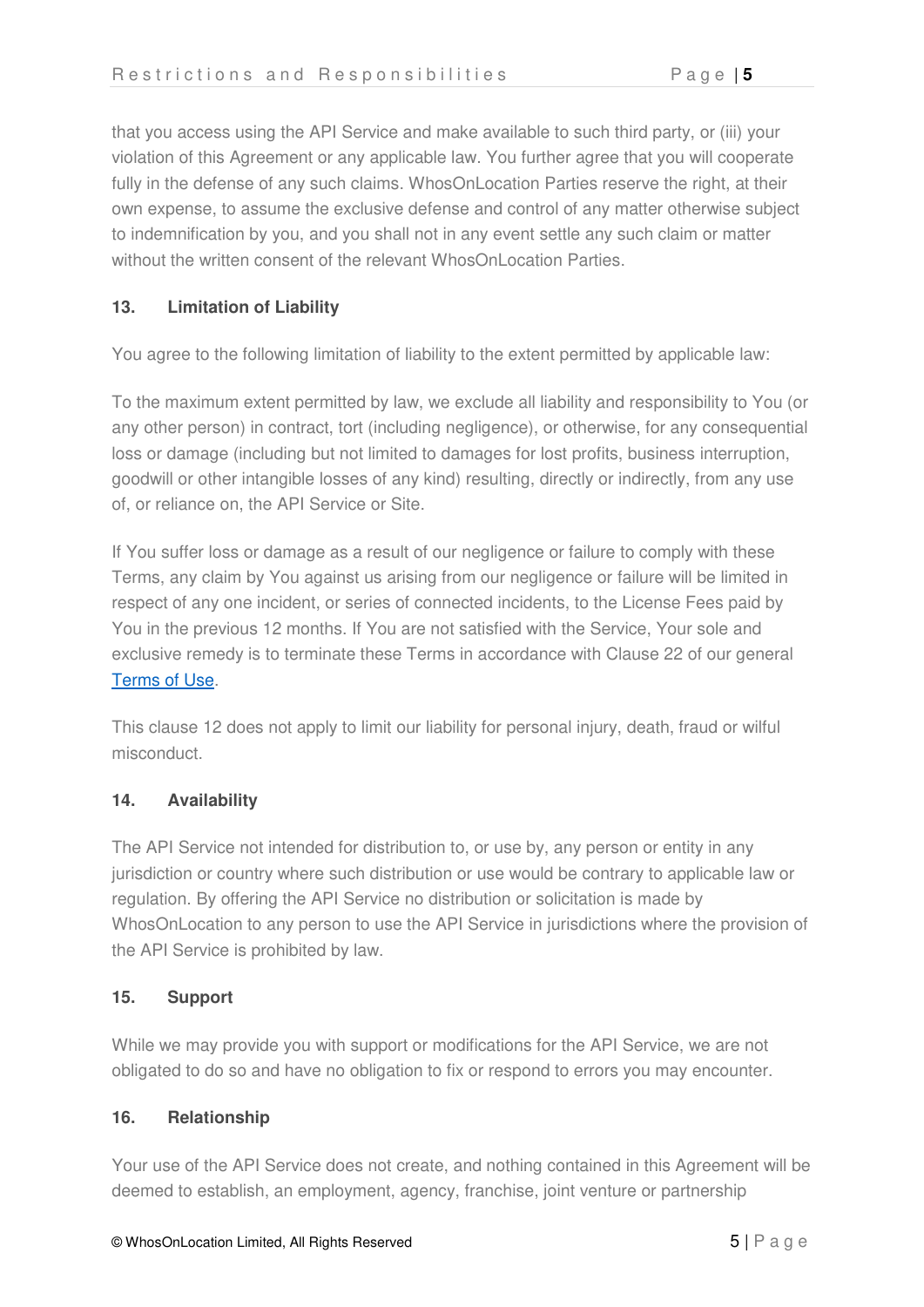relationship between you and WhosOnLocation. You have no power or authority to enter into any agreement for or on behalf of WhosOnLocation, or incur any obligation or liability of, or otherwise bind WhosOnLocation, and you agree not to attempt to do so.

## **17. Waiver**

If either party waives any breach of these Terms, this will not constitute a waiver of any other breach. No waiver will be effective unless made in writing.

## **18. Applicable Law and Dispute Resolution**

This Agreement and all other aspects of your use of the API Service shall be governed by and construed in accordance with the laws of the State of California, without regard to its conflict of laws rules. You agree that you will notify WhosOnLocation in writing of any claim or dispute concerning or relating to the API Service and the information or services provided through it, and give WhosOnLocation a reasonable period of time to address it before bringing any legal action, either individually or as a class member against WhosOnLocation. You agree to submit to the personal jurisdiction of the state and federal courts located in the City and County of San Francisco, California.

- 1.1. If the information or Data You are accessing using the API Services and the Site is solely that of a person who is a tax resident in New Zealand at the time that You accept these Terms then New Zealand law governs this Agreement and You submit to the exclusive jurisdiction of the courts of New Zealand for all disputes arising out of or in connection with this Agreement.
- 1.2. If the information or Data You are accessing using the API Services and the Site is solely that of a person who is a tax resident in Australia at the time that You accept these Terms then Australian law governs this Agreement and You submit to the exclusive jurisdiction of the courts of Australia for all disputes arising out of or in connection with this Agreement.
- 1.3. If the information or Data You are accessing using the API Services and the Site is solely that of a person who is a tax resident in the United States of America at the time that You accept these Terms then the State of California law govern this Agreement and You submit to the exclusive jurisdiction of the state courts of San Francisco County, California or federal court for the Northern District of California for all disputes arising out of or in connection with this Agreement.
- 1.4. In all other situations this Agreement is governed by the laws of New Zealand and You hereby submit to the exclusive jurisdiction of the courts of New Zealand for all disputes arising out of or in connection with this Agreement.

#### **19. Additional Terms**